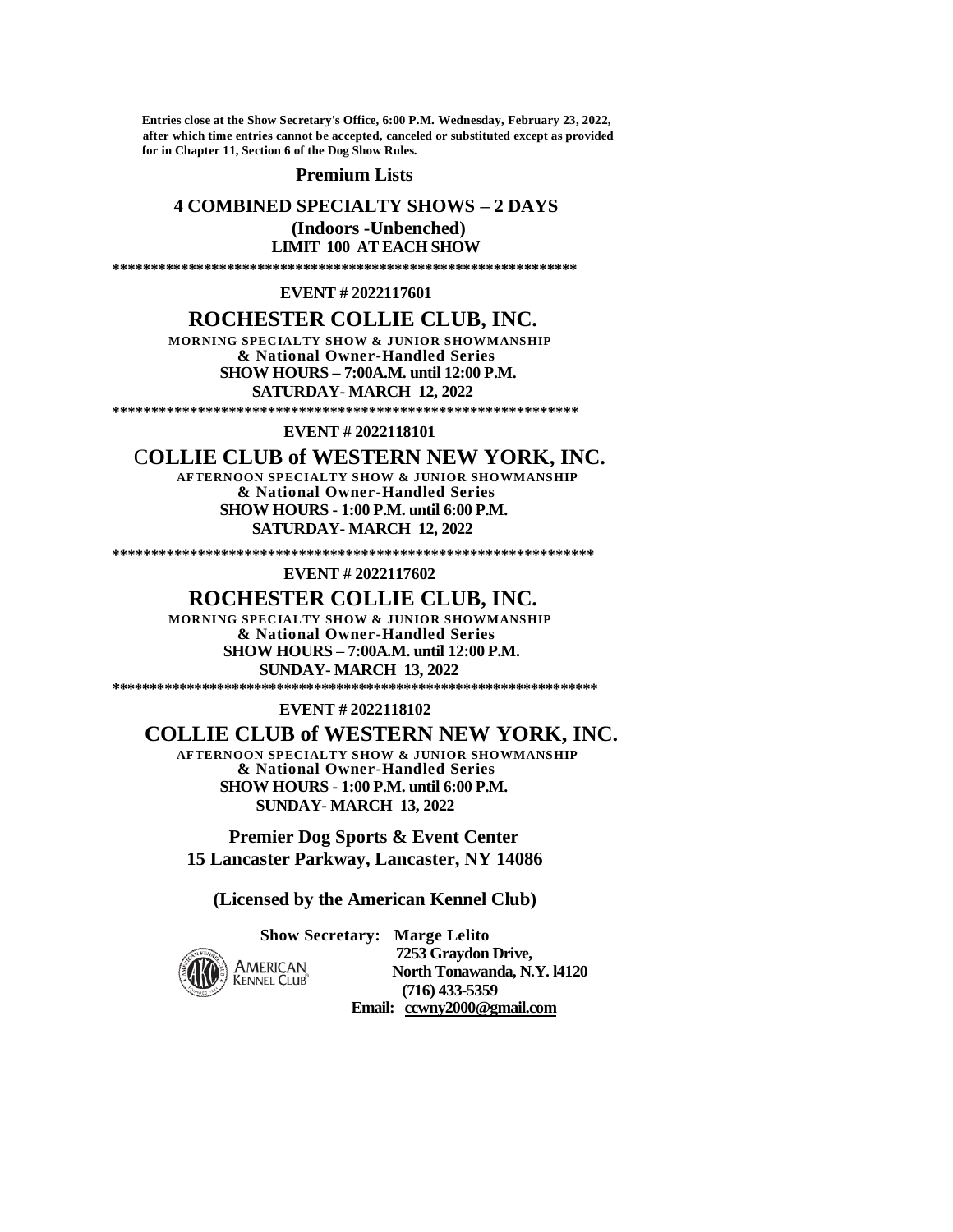# **ATTENTION EXHIBITORS NEW EVENT CENTER IS FULLY MATTED PLEASE COOPERATE!**

# **Building will be open for setup Fri. 3/11/22 from 6-8 pm**

# **NO CHALKING IN THE BUILDING**

**All crates and tables MUST be on a tarp/mat. All tables MUST have rubber caps on every table leg and chair leg. No chairs provided at show site. No exercise pens will be allowed indoors. Exhibitors will be responsible for clean conditions in & around crates. We want to be welcome back at this facility next year.** 

# **Junior Handler Numbers**

 AKC Junior Handler Numbers are now required for entry in the Junior Showmanship Competition. Numbers may be obtained from the AKC at (212) 696-8240 or (212) 696-8281.

# **Mailing Information and Fees**

 Mail all entries to the Show Secretary, **Marge Lelito, 7253 Graydon Drive, North Tonawanda, N.Y. l4120.** Telephone: **(716) 433-5359**

 All checks and money orders for all shows should be made payable to the **Collie Club of Western New York.** Canadian exhibitors make fees payable in U.S. funds.

 **Entry fees** are: **\$32.00** for first entry of a dog.

 **\$15.00** for second entry of a dog & for veteran entries. **\$10.00** for Junior Showmanship only, with Junior Showmanship,  **free as second entry of same dog**.

**If Owner-Handler eligible, be sure to check the box on the entry blank.**

# **VETERINARY SERVICE ON CALL**

 **Emergency Vet: Vet Emergency Clinic 4821 Genesse St. Cheektowaga, NY 716.427-5114** Directions available from Show Secretary

# **SHOW SECRETARY**

 Marge Lelito, 7253 Graydon Drive, North Tonawanda, N.Y. l4120 Telephone: (716) 433-5359

# **LOCATION**

 **Premier Dog Sports & Evert Center**

**15 Lancaster Parkway, Lancaster, NY 14086** located just 5 miles southeast of Exit 49 of the New York State Thruway.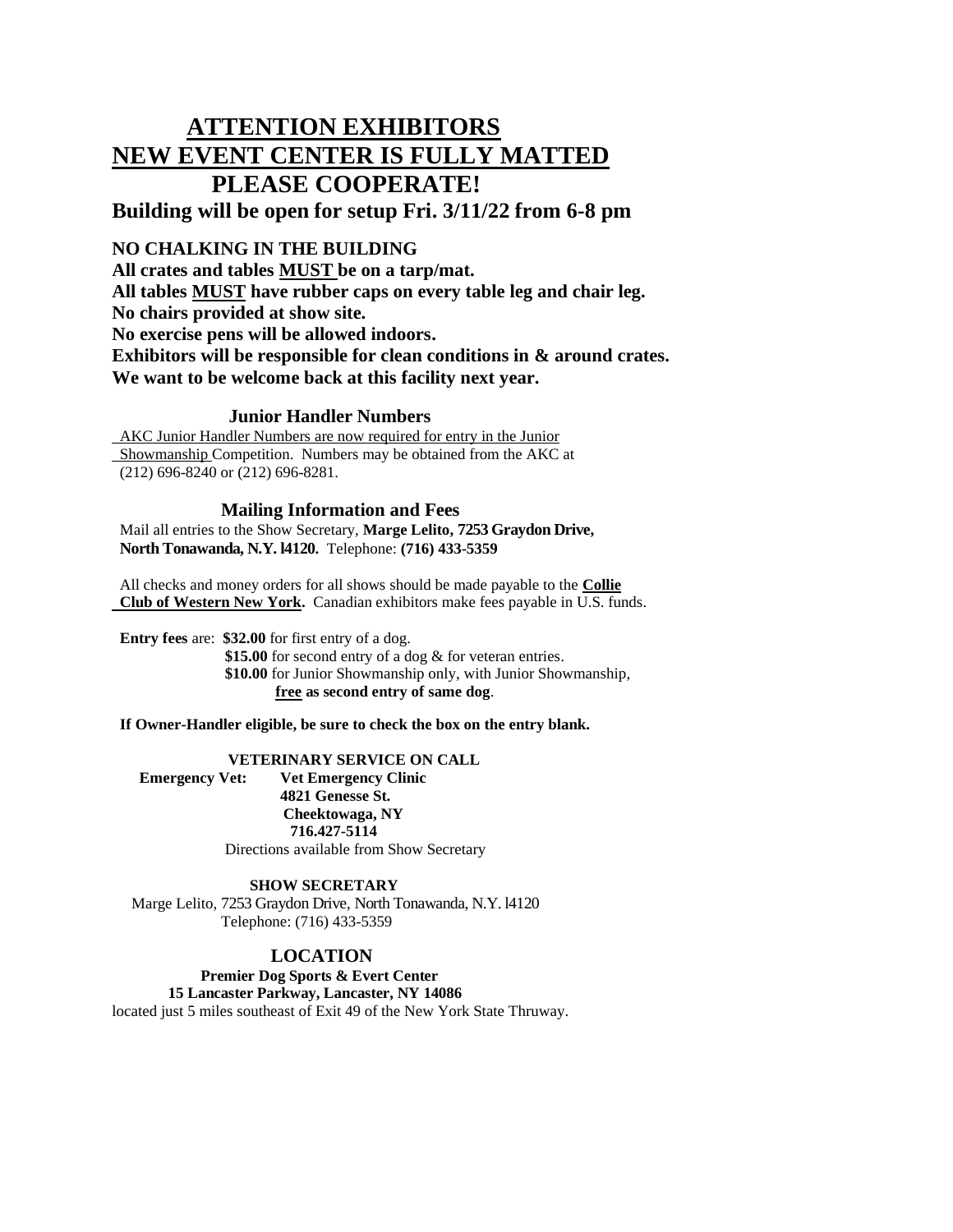# **ROCHESTER COLLIE CLUB, INC. SATURDAY MARCH 12, 2022 – EVENT # 2022117601 SUNDAY MARCH 13, 2022 – EVENT # 2022117602**

# **OFFICERS OF THE ROCHESTER COLLIE CLUB**

 David Hansen, DVM......................President Krista Hansen……………….……Vice President Mary Benedict................................Secretary Krista Hansen……………………Treasurer

## **SHOW CHAIRMAN**

 David Hansen, DVM 1525 Minkel Rd., North Java, NY 14113

 **TROPHIES HOSPITALITY**

Rochester Collie Club Members

# **JUDGES**

## **SATURDAY REGULAR CLASSES , NATIONAL OWNER-HANDLED SERIES & JR. SHOWMANSHIP**

 Mr. Michael Van Tassell 2424 E 6600S Salt Lake City, UT 84121

## **SUNDAY REGULAR CLASSES & NATIONAL OWNER-HANDLED SERIES**

 Ms. Betsey Orman 2317 N Daystar Lane Summit, WI 53066

# **SUNDAY JR. SHOWMANSHIP**

Kathryn Rendina 7197 Brooklane Rd. Chesterland, OH 44026

# **AMERICAN KENNEL CLUB CERTIFICATION**

 Permission has been granted by the American Kennel Club for holding of this event under the American Kennel Club Rules and Regulations.

Gina M. DiNardo, Executive Secretary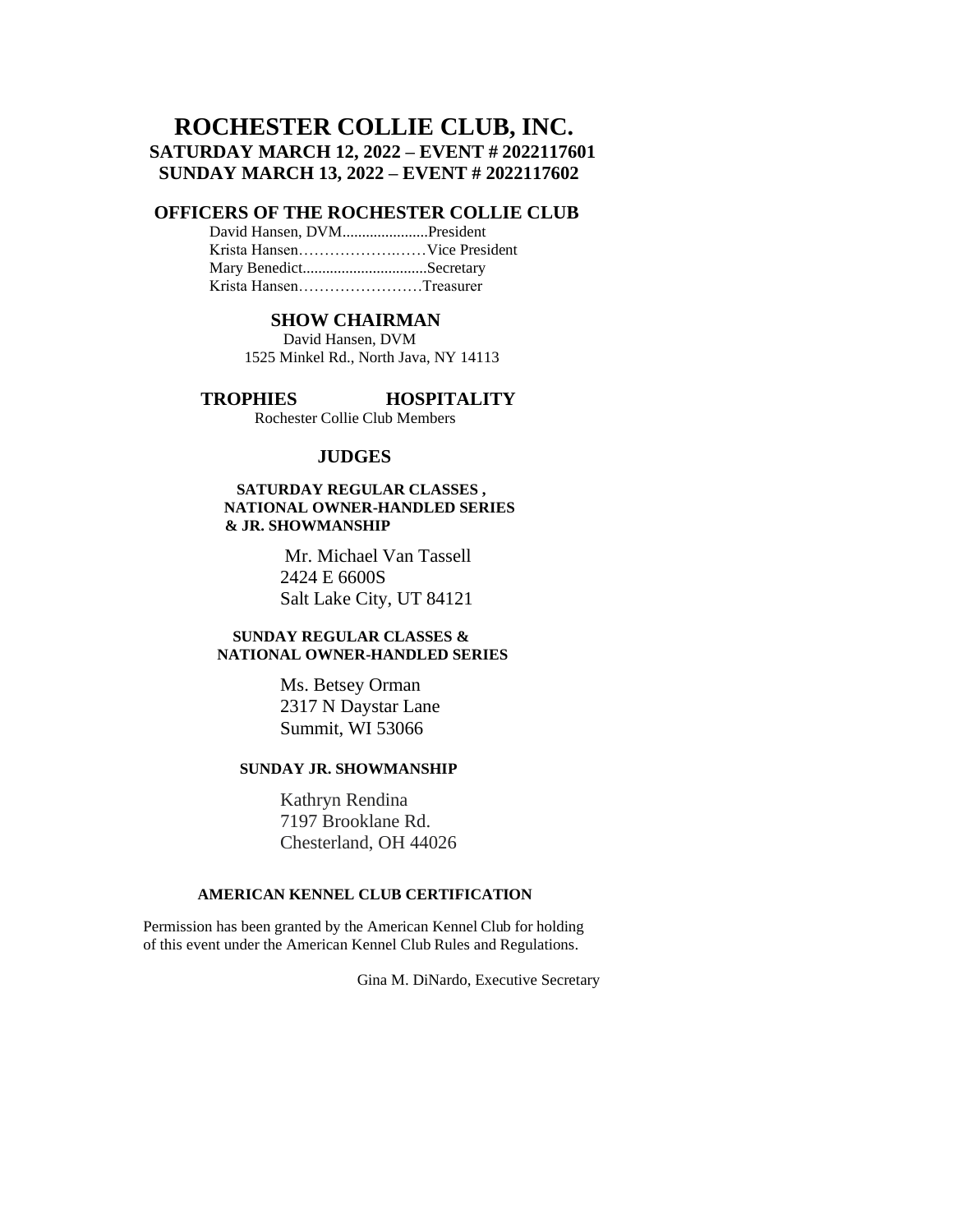# **COLLIE CLUB of WESTERN NEW YORK, INC. SATURDAY MARCH 12, 2022 – EVENT # 2022118101 SUNDAY MARCH 13, 2022 – EVENT # 2022118102**

# **COLLIE CLUB OF WESTERN NEW YORK OFFICERS**

 Susan Abraham………………….President Ronald Keller…………………....Vice Pres. Joan Kirkland………..…………..Treasurer Marge Lelito……………..………Secretary 7253 Graydon Dr., No. Tonawanda, NY 14120

### **DIRECTORS**

Judy Klepp Cheryl Van'de'Casteele Ann Santos

 **SHOW CHAIRMAN**

 Debbie Wyman 2965 Rosemarie Circle, Newfane, NY 14108

# **TROPHIES HOSPITALITY**

## Susan Abraham Collie Club WNY members

# **JUDGES**

## **SATURDAY REGULAR CLASSES & NATIONAL OWNER-HANDLED SERIES**

 Ms. Jacqueline Caruso 42 Barrack Hill Rd. Ridgefield, CT 06877

# **SATURDAY JR. SHOWMANSHIP**

 Mrs. Christine Walker 1146 Dodge Rd. Getzville, NY 14068

## **SUNDAY REGULAR CLASSES, JR. SHOWMANSHIP & NATIONAL OWNER-HANDLED SERIES**

 Mr. Larry Willeford 2019 Malone St. Denton, TX 76201

## **AMERICAN KENNEL CLUB CERTIFICATION**

 Permission has been granted by the American Kennel Club for holding of this event under the American Kennel Club Rules and Regulations.

Gina M. DiNardo, Executive Secretary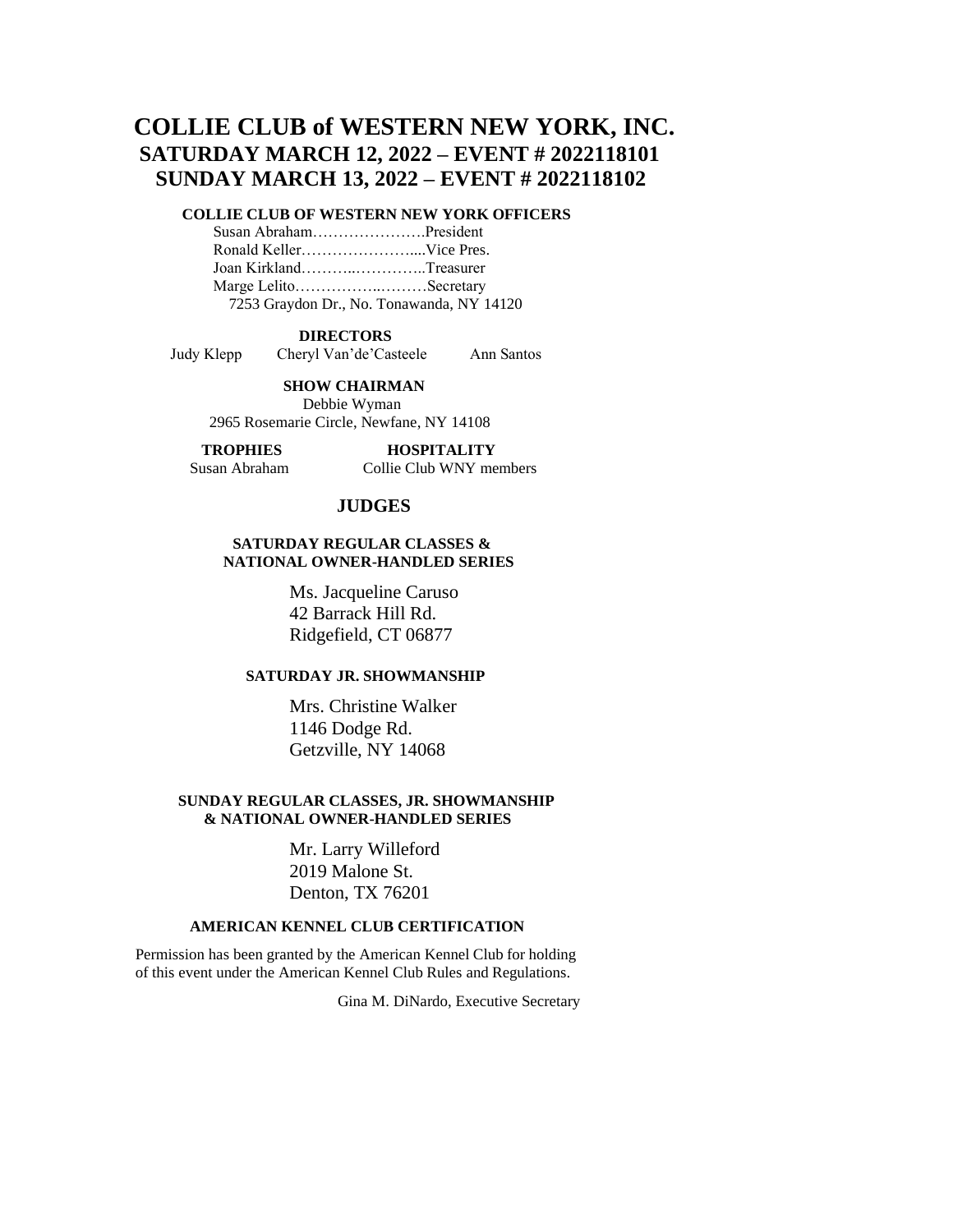### **ATTENTION EXHIBITORS**

Mail all entries to the **Show Secretary, Marge Lelito, 7253 Graydon Drive, North Tonawanda, N.Y. l4120.** Telephone: **(716) 433-5359**

All checks and money orders for the four shows should be made payable to the **Collie Club of Western New York**. Canadian exhibitors make fees payable in U.S. funds.

Entry fees are: **\$32.00** for first entry of a dog.

**\$15.00** for second entry of a dog & for veteran entries. **\$10.00** for Junior Showmanship only, with Junior Showmanship **free** as second entry of same dog.

\*\*\*\*\*\*\*\*\*\*\*\*\*\*\*\*\*\*\*\*\*\*\*\*\*\*\*\*\*\*\*\*

 **Online entries** will be accepted using **Paypal** and email address **ccwny2000@gmail.com**. Add **\$1.00** per entry to cover **Paypal fees.**

\*\*\*\*\*\*\*\*\*\*\*\*\*\*\*\*\*\*\*

### **If Owner-Handler eligible, be sure to check the box on the entry blank.**

Entry fee shall not be refunded in the event that a dog is absent, disqualified, excused by the Veterinarian or Judge or barred from competition by action of the Show Committee. Errors on entry forms are the responsibility of owners.

The Friday show will be open from NOON until 7:00 P.M. (EDT). Saturday & Sunday, building will be open 7:00 A.M. until one-half hour after judging. Equipment may be left in the building after the show on Friday & Saturday, but all dogs must be removed after show hours.

Dogs need be present only at the scheduled time of judging according to the judging program that will be mailed to exhibitors. Dogs not required for further judging will be excused. Judges will not wait for any dog holding up a class. Cash prizes will be paid in the ring to the person showing the dog, who will be considered as the owner or authorized agent. Claims for prize money must be made in the ring before judging is over, and the Secretary advised at once. The management and show-giving club disclaim any liability for cash prizes after the judging is over.

If, because of riots, civil disturbances or other acts beyond the control of the management, it is impossible to open or to complete the show, no refund of entry fee will be made.

"Effective for all shows held on or after July l, l980, dogs which according to their owners' records have completed the requirements for a championship after the closing of entries for the show, but whose championships are unconfirmed, may be transferred from one of the regular classes to the Best of Breed or Variety Competition, provided this transfer is made by the Superintendent or Show Secretary at least 1/2 hour prior to the start of judging at the show."

Effective January 1, 2008, a recording Fee of 50 cents & \$3.00 Event Service Fee will be required for each dog entered at any Licensed or Member Club Show, Obedience Trial or Tracking Test. These Fees are to be collected by the Show-giving Club and paid to the American Kennel Club. An additional \$3.00 Event Service Fee is required for each additional entry of the same dog in regular & non-regular classes. No additional fee for sweepstakes, futurities, multiple dog entries & special attractions. (American Kennel Club Rule, Chapter 11, Section 2).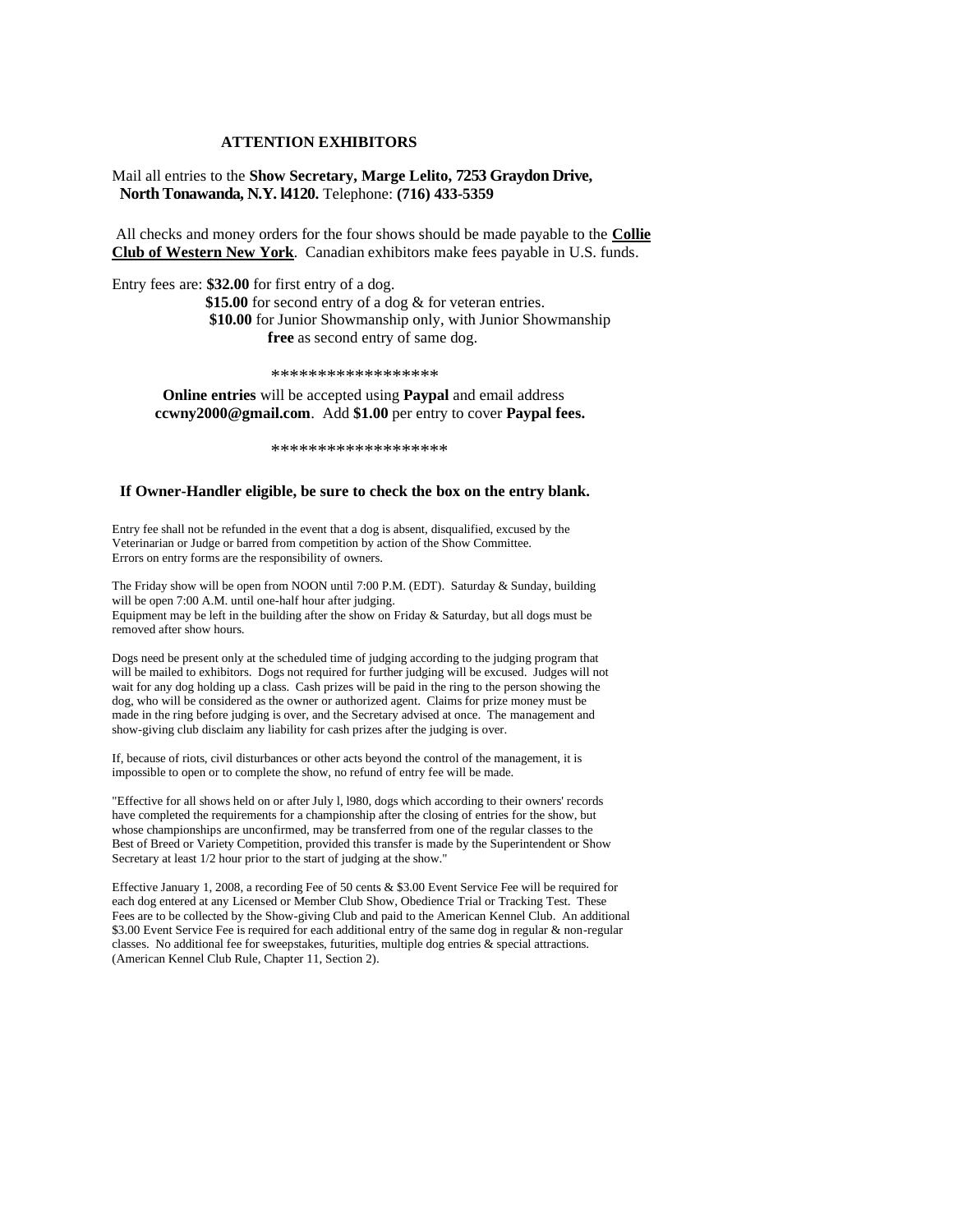The information on this page is the same for all four of The Collie Club of Western NY and The Rochester Collie Club except for non-regular classes as listed below.

# **REGULAR CLASSES**

## **Rough Collies**

 Puppy dogs, 6 mos. & under 9 mos. Puppy Dogs, 9 mos. & under l2 mos. Dogs, 12 mos. & under 18 mos. **Smooth Collies** Bred by Exhibitor Dogs Puppy dogs, 6 mos. & under 9 mos. Open Dogs, Blue Merle Dogs, 12 mos. & under 18 mos. Open Dogs, Sable & Sable & White Bred by Exhibitor Dogs Open Dogs, Tri Color American Bred Dogs Open Dogs, White Open Dogs WINNERS DOGS WINNERS DOGS

American Bred Dogs Puppy Dogs, 9 mos. & under 12 mos.

(Same classes in bitches)

# BEST OF VARIETY COMPETITION BEST OF BREED COMPETITION

# **Non- Regular Class – Dogs & Bitches**

 Veteran Smooth (7 years old & up) Veteran Rough (7 years old & up)

## **Non-Regular Class SUNDAY SHOW ONLY - INTER-VARIETY COMPETITION BETWEEN ROUGH AND SMOOTH - BEST OF WINNERS:**

 15" Collie Club of America Loving Cup, previously won by and donated by Ronald Keller. To be presented by Bree Ardizzone, the New York CCA District Director.

## **PRIZES**

 This is a condensed form of Premium List as provided in Chapter 6, Section 2A of The AKC Rules Applying to Registration and Dog Shows. A Trophy Prize List may be obtained by writing the Show Secretary.

## **RIBBON PRIZES**

 1st, blue ribbon; 2nd, red ribbon; 3rd, yellow ribbon; 4th, white ribbon; Winners, purple rosette; Reserve Winners, purple & white rosette; Best of Winners, blue & white rosette; Best of Variety & Best of Breed, purple & gold rosette; Best of Opp. Sex to Best of Variety & Best of Breed, red & white rosette; Grand Champion Select, light blue & white rosette. Best Puppy, Best Veteran, & Best Bred By Exhibitor, pink and green rosette. Best Junior Handler, pink & green rosette.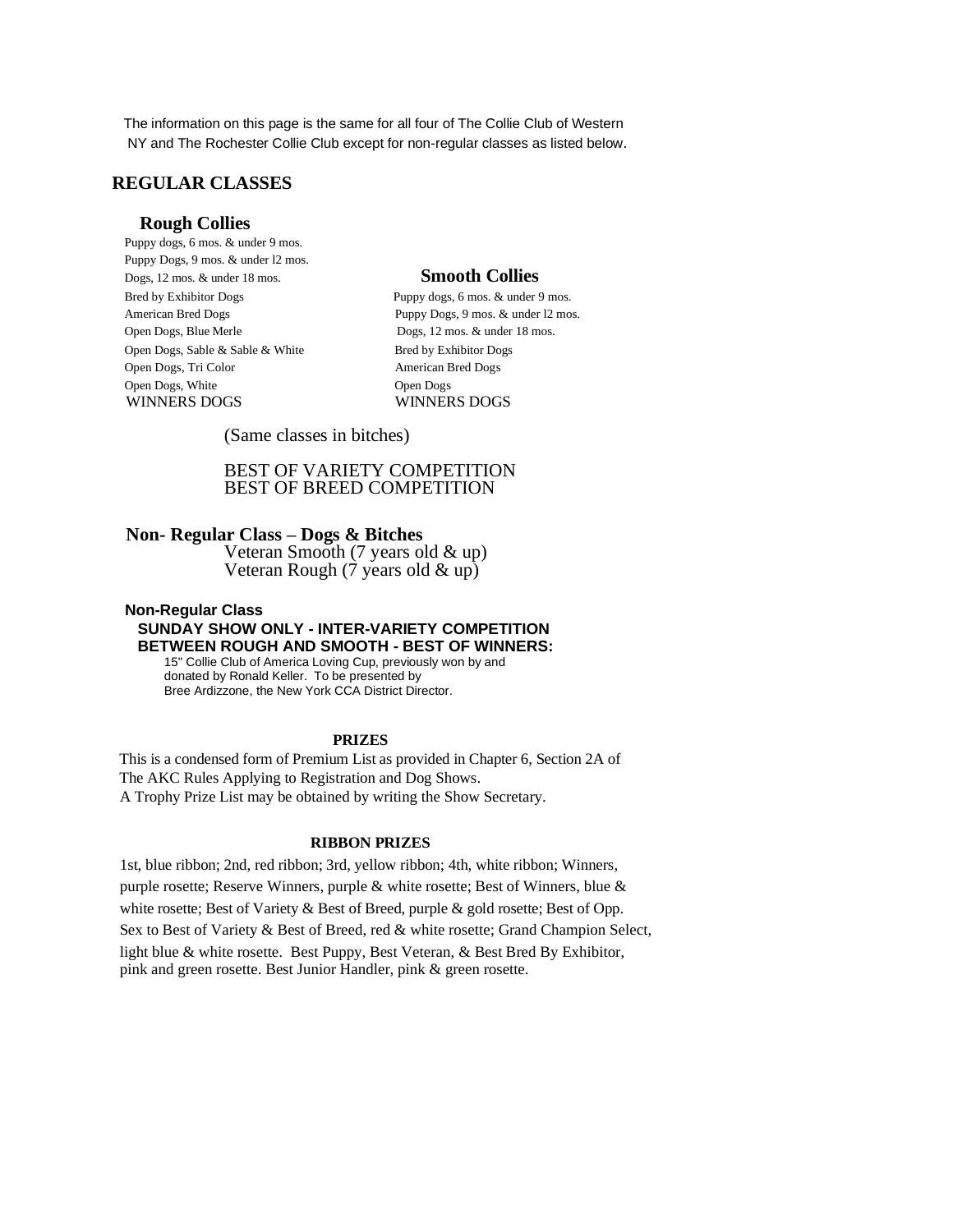## **JUNIOR SHOWMANSHIP CLASSES**

- Novice Junior Intermediate Age 12 to 15 years old Senior
- Open Junior Intermediate Age 12 to 15 years old Senior

Master Junior Handler

# BEST JUNIOR HANDLER

**\*\*\*\*\*\*\*\*\*\*\*\*\*\*\*\*\*\*\*\*\*\*\*\*\*\*\*\*\*\*\*\*\*\*\*\*\*\*\*\*\*\*\*\*\*\*\*\*\*\*\*\*\*\*\*\*\*\*\*\*\*\*\*\*\*\*\*\*\*\*\*\*\*\*\*\*\*\*\*\*\*\*\*\*\*\*\*\*\*\*\***

## **AKC NATIONAL OWNER-HANDLED SERIES COMPETITION**

 **Offered at all four shows.**

 **No additional fee required to enter this competition.**

 **Dogs must be handled through all regular competition by an eligible owner/handler.**

 **Professional handlers and members of their households are not eligible to participate.**

 **Handler assistants and members of their households are not eligible to participate.**

 **Request to participate in this competition must be indicated by checking the Owner-handler eligibility box on the entry blank.**

 **Eligible dogs will be indicated by an asterisk in the catalog and in the judge's book.**

 **Judging of eligible dogs will be done at the conclusion of each Variety.**

 **The Owner-Handler Rough Collie Variety and the Owner-Handler Smooth Collie Variety Winners will compete for Owner-Handler Best of Breed after regular Best of Breed.** 

 **Owner-Handler Variety Winners --- Orange Ribbon Owner-Handled Best of Breed Winner --- Maroon Ribbon** 

**\*\*\*\*\*\*\*\*\*\*\*\*\*\*\*\*\*\*\*\*\*\*\*\*\*\*\*\*\*\*\*\*\*\*\*\*\*\*\*\*\*\*\*\*\*\*\*\*\*\*\*\*\*\*\*\*\*\*\*\*\*\*\*\*\*\*\*\*\*\*\*\*\*\***

 A new exhibitor briefing, hosted by the Rochester Collie Club & the Collie Club of Western New York will be held on Saturday at this event. Briefing location as well as the time will be posted in the judging schedule.

# **ALL STATE AND REGIONAL COVID RULES AT THE TIME OF THE SHOW WILL BE ADHERED TO. THIS FACILITY'S SPACE AVAILABILITY SHOULD HELP IF SEPARATION IS REQUIRED.**